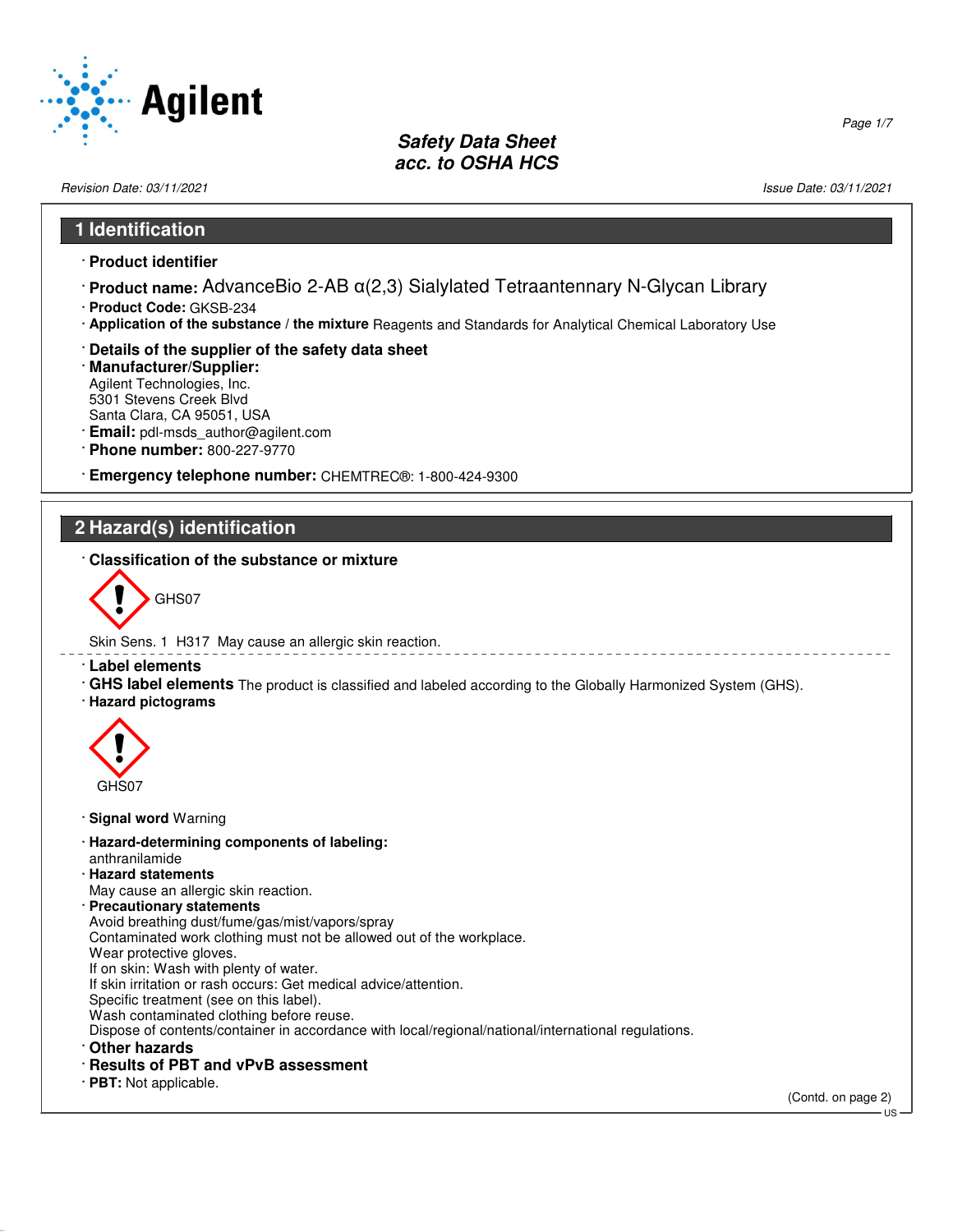Revision Date: 03/11/2021 Issue Date: 03/11/2021

(Contd. of page 1)

**Product name:** AdvanceBio 2-AB α(2,3) Sialylated Tetraantennary N-Glycan Library

· **vPvB:** Not applicable.

## **3 Composition/information on ingredients**

### · **Chemical characterization: Mixtures**

- · **Description:** Mixture of the substances listed below with nonhazardous additions.
- · **Dangerous components:**
- 88-68-6 anthranilamide 1-9.9% and 1-9.9% and 1-9.9% and 1-9.9% and 1-9.9% and 1-9.9% and 1-9.9% and 1-9.9% and 1-9.9% and 1-9.9% and 1-9.9% and 1-9.9% and 1-9.9% and 1-9.9% and 1-9.9% and 1-9.9% and 1-9.9% and 1-9.9% and 1

### **4 First-aid measures**

### · **Description of first aid measures**

· **General information:**

Symptoms of poisoning may even occur after several hours; therefore medical observation for at least 48 hours after the accident.

· **After inhalation:**

Supply fresh air and to be sure call for a doctor.

- In case of unconsciousness place patient stably in side position for transportation.
- · **After skin contact:** Immediately wash with water and soap and rinse thoroughly.
- · **After eye contact:** Rinse opened eye for several minutes under running water.
- · **After swallowing:** If symptoms persist consult doctor.
- · **Information for doctor:**
- · **Most important symptoms and effects, both acute and delayed** Cyanosis
- · **Indication of any immediate medical attention and special treatment needed** No further relevant information available.

## **5 Fire-fighting measures**

- · **Extinguishing media**
- · **Suitable extinguishing agents:** Use fire fighting measures that suit the environment.
- · **Special hazards arising from the substance or mixture** No further relevant information available.
- · **Advice for firefighters**
- · **Protective equipment:** No special measures required.

### **6 Accidental release measures**

· **Personal precautions, protective equipment and emergency procedures**

Wear protective gloves / eye protection / face protection.

- **Environmental precautions:** Do not allow to enter sewers/ surface or ground water.
- · **Methods and material for containment and cleaning up:** Pick up mechanically.
- **Reference to other sections**

See Section 7 for information on safe handling.

See Section 8 for information on personal protection equipment.

See Section 13 for disposal information.

· **Protective Action Criteria for Chemicals**

### · **PAC-1:**

52.0.1.1

None of the ingredients is listed.

(Contd. on page 3)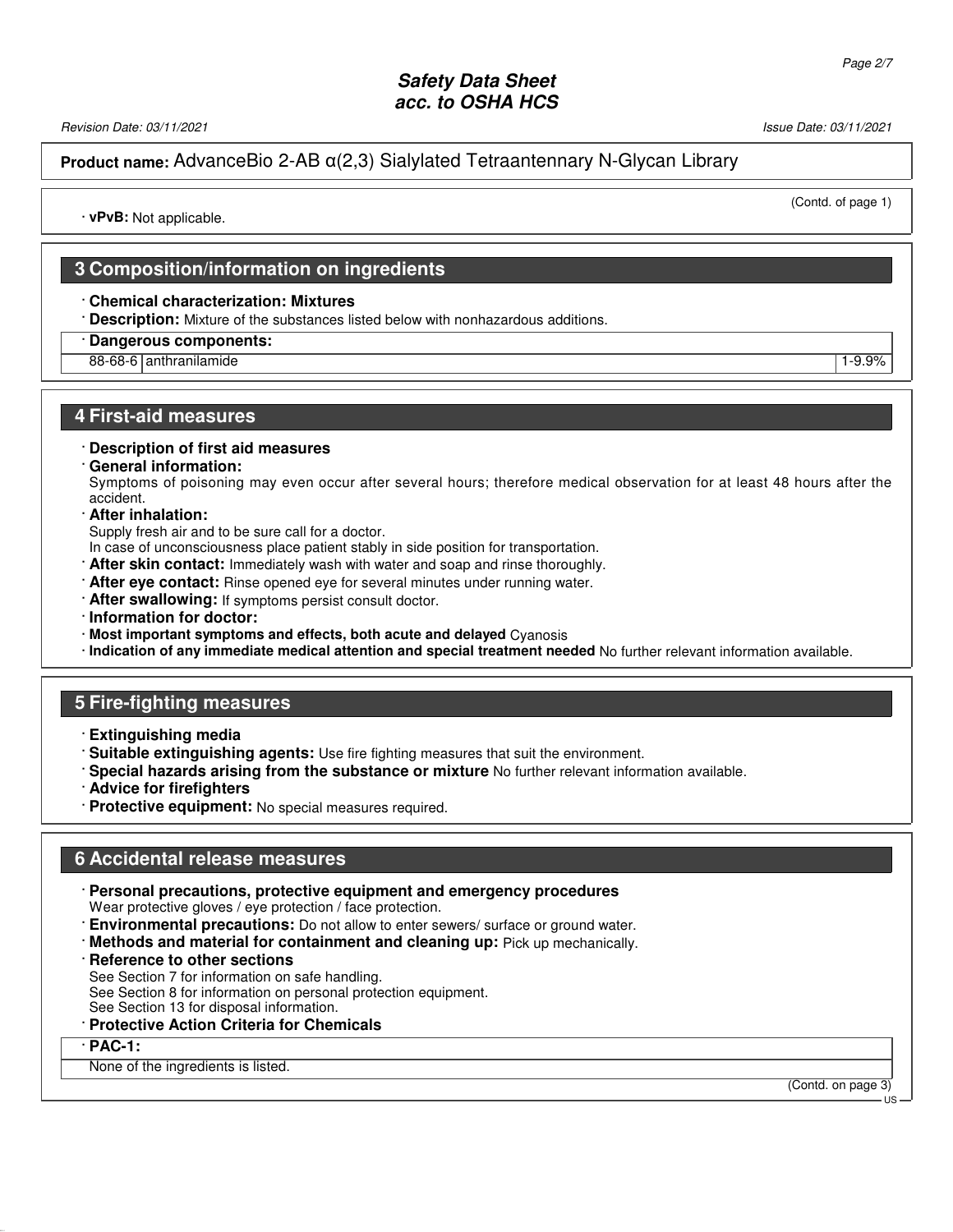Revision Date: 03/11/2021 Issue Date: 03/11/2021

## **Product name:** AdvanceBio 2-AB α(2,3) Sialylated Tetraantennary N-Glycan Library

(Contd. of page 2)

None of the ingredients is listed.

· **PAC-3:**

· **PAC-2:**

None of the ingredients is listed.

## **7 Handling and storage**

· **Handling:**

- · **Precautions for safe handling** No special precautions are necessary if used correctly.
- · **Information about protection against explosions and fires:** No special measures required.
- · **Conditions for safe storage, including any incompatibilities**
- · **Storage:**
- · **Requirements to be met by storerooms and receptacles:** No special requirements.
- · **Information about storage in one common storage facility:** Not required.
- · **Further information about storage conditions:** None.
- · **Specific end use(s)** No further relevant information available.

## **8 Exposure controls/personal protection**

· **Additional information about design of technical systems:** No further data; see item 7.

#### · **Control parameters**

- · **Components with limit values that require monitoring at the workplace:**
- The product does not contain any relevant quantities of materials with critical values that have to be monitored at the workplace. · **Additional information:** The lists that were valid during the creation were used as basis.

#### · **Exposure controls**

- · **Personal protective equipment:**
- · **General protective and hygienic measures:** Immediately remove all soiled and contaminated clothing. Wash hands before breaks and at the end of work.
- · **Breathing equipment:** Not required.
- · **Protection of hands:**



52.0.1.1

Protective gloves

The glove material has to be impermeable and resistant to the product/ the substance/ the preparation. Selection of the glove material on consideration of the penetration times, rates of diffusion and the degradation

- · **Material of gloves** Wear suitable gloves.
- · **Penetration time of glove material**

The exact break through time has to be found out by the manufacturer of the protective gloves and has to be observed. · **Eye protection:** Wear eye protection / face protection.

(Contd. on page 4)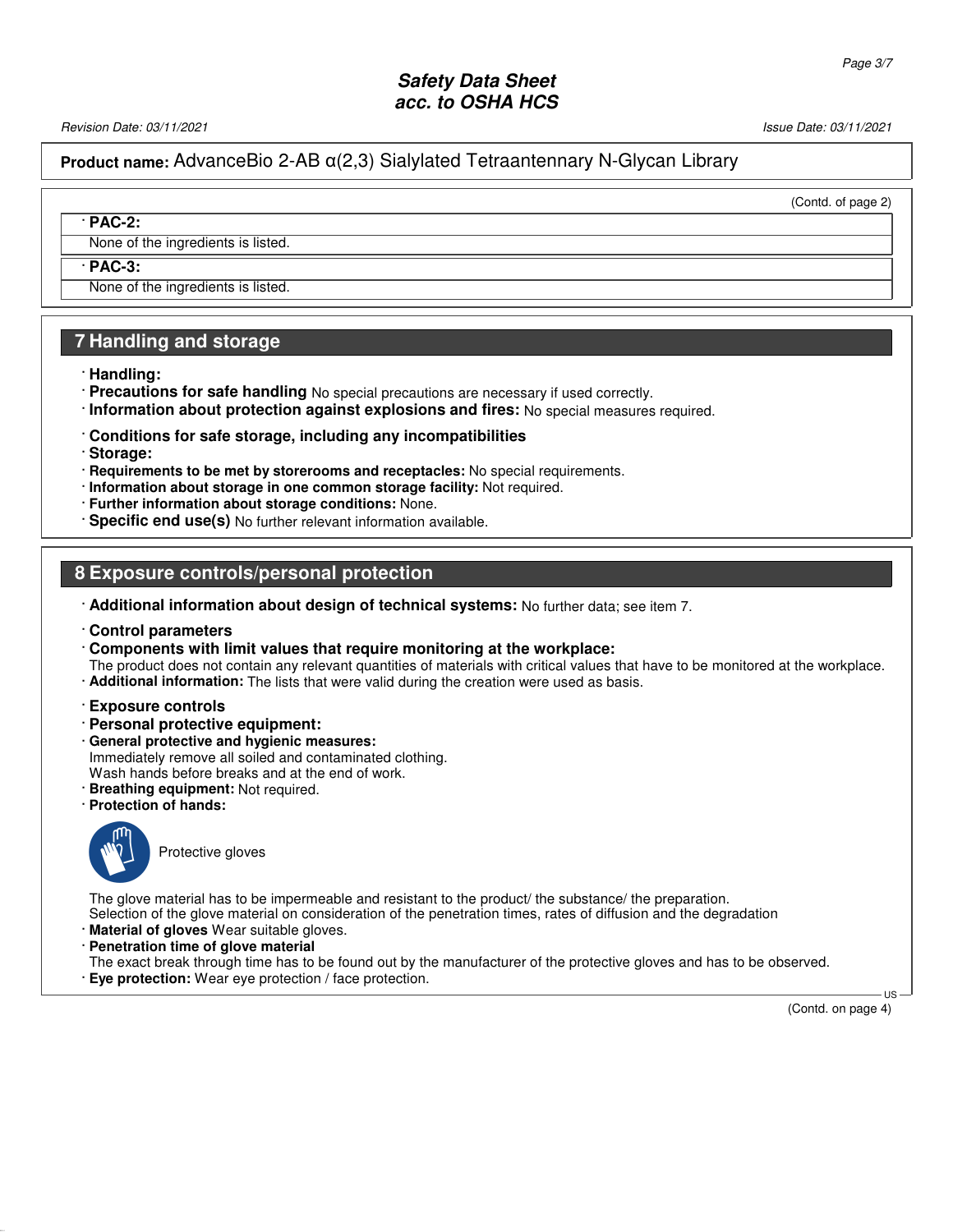Revision Date: 03/11/2021 20021

# **Product name:** AdvanceBio 2-AB α(2,3) Sialylated Tetraantennary N-Glycan Library

(Contd. of page 3)

|                                                                                                          | 9 Physical and chemical properties                                       |  |  |
|----------------------------------------------------------------------------------------------------------|--------------------------------------------------------------------------|--|--|
| Information on basic physical and chemical properties<br><b>General Information</b>                      |                                                                          |  |  |
| · Appearance:<br>Form:<br>Color:                                                                         | Powder<br>Whitish                                                        |  |  |
| Odor:<br><b>Odor threshold:</b>                                                                          | <b>Odorless</b><br>Not determined.                                       |  |  |
| pH-value:                                                                                                | Not applicable.                                                          |  |  |
| <b>Change in condition</b><br><b>Melting point/Melting range:</b><br><b>Boiling point/Boiling range:</b> | Undetermined.<br>300 ℃ (572 °F)                                          |  |  |
| · Flash point:                                                                                           | Not applicable.                                                          |  |  |
| · Flammability (solid, gaseous):                                                                         | Not determined.                                                          |  |  |
| · Decomposition temperature:                                                                             | Not determined.                                                          |  |  |
| Auto igniting:                                                                                           | Product is not selfigniting.                                             |  |  |
| Danger of explosion:                                                                                     | Product does not present an explosion hazard.                            |  |  |
| <b>Explosion limits:</b><br>Lower:<br>Upper:                                                             | Not determined.<br>Not determined.                                       |  |  |
| · Vapor pressure:                                                                                        | Not applicable.                                                          |  |  |
| Density:<br>· Relative density<br>· Vapor density<br>· Evaporation rate                                  | Not determined.<br>Not determined.<br>Not applicable.<br>Not applicable. |  |  |
| Solubility in / Miscibility with<br>Water:                                                               | Soluble.                                                                 |  |  |
|                                                                                                          | · Partition coefficient (n-octanol/water): Not determined.               |  |  |
| · Viscosity:<br><b>Dynamic:</b><br>Kinematic:                                                            | Not applicable.<br>Not applicable.                                       |  |  |
| Solvent content:<br><b>VOC content:</b>                                                                  | 0.00%                                                                    |  |  |
| Solids content:                                                                                          | 100.0 $%$                                                                |  |  |
| <b>Other information</b>                                                                                 | No further relevant information available.                               |  |  |

## **10 Stability and reactivity**

· **Reactivity** No further relevant information available.

· **Chemical stability**

52.0.1.1

· **Thermal decomposition / conditions to be avoided:** No decomposition if used according to specifications.

· **Possibility of hazardous reactions** No dangerous reactions known.

(Contd. on page 5)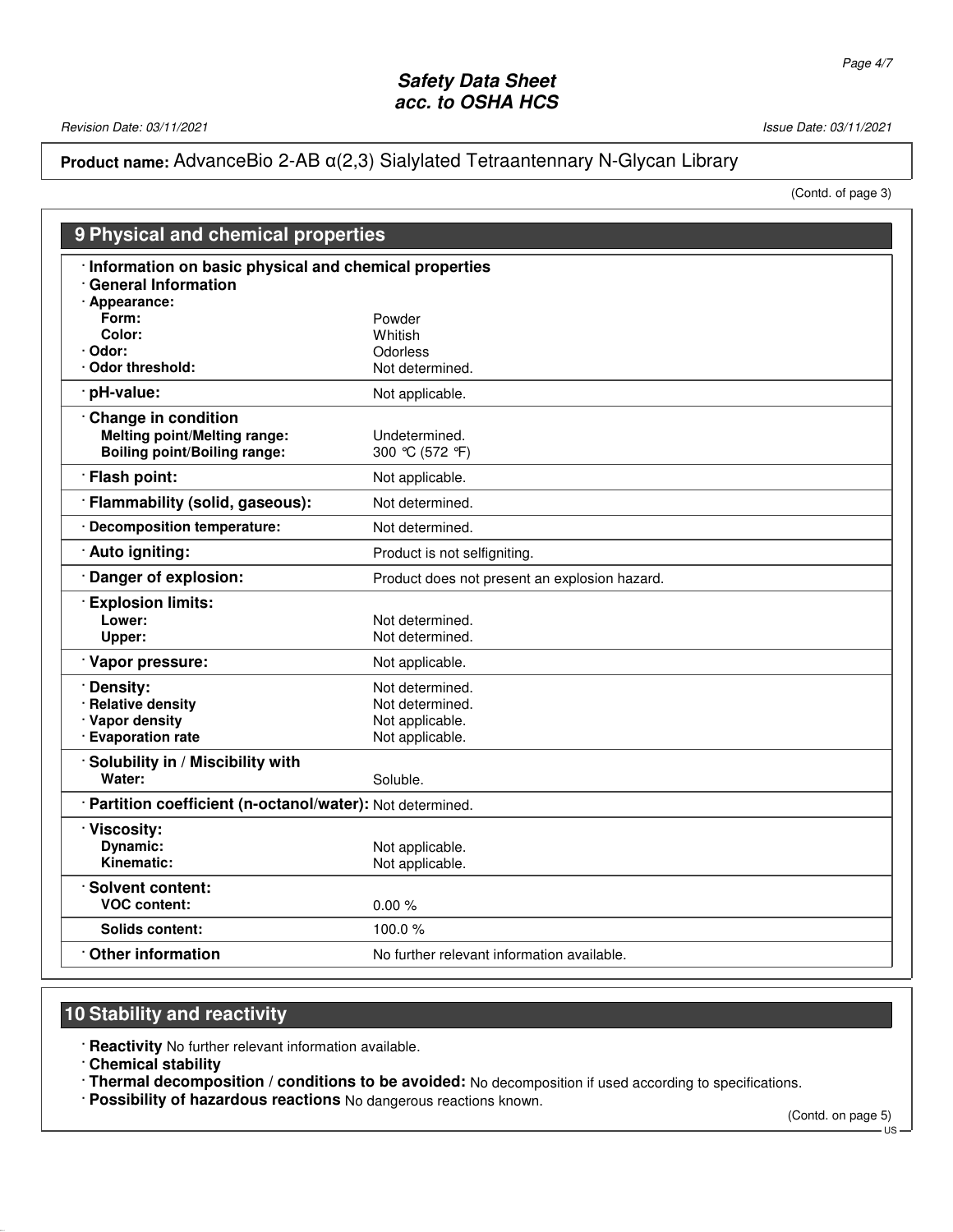Revision Date: 03/11/2021 Issue Date: 03/11/2021

**Product name:** AdvanceBio 2-AB α(2,3) Sialylated Tetraantennary N-Glycan Library

(Contd. of page 4)

- · **Conditions to avoid** No further relevant information available.
- · **Incompatible materials:** No further relevant information available.
- · **Hazardous decomposition products:** No dangerous decomposition products known.

## **11 Toxicological information**

- · **Information on toxicological effects**
- · **Acute toxicity:**
- · **Primary irritant effect:**
- · **on the skin:** May be harmful in contact with skin.
- · **on the eye:** No irritating effect.
- · **Sensitization:** Sensitization possible through skin contact.
- · **Additional toxicological information:** The product shows the following dangers according to internally approved calculation methods for preparations: Irritant

### · **Carcinogenic categories**

### · **IARC (International Agency for Research on Cancer)**

None of the ingredients is listed.

· **NTP (National Toxicology Program)**

None of the ingredients is listed.

### · **OSHA-Ca (Occupational Safety & Health Administration)**

None of the ingredients is listed.

## **12 Ecological information**

- · **Toxicity**
- · **Aquatic toxicity:** No further relevant information available.
- · **Persistence and degradability** No further relevant information available.
- · **Behavior in environmental systems:**
- · **Bioaccumulative potential** No further relevant information available.
- · **Mobility in soil** No further relevant information available.
- · **Additional ecological information:**
- · **General notes:**

Water hazard class 1 (Self-assessment): slightly hazardous for water

Do not allow undiluted product or large quantities of it to reach ground water, water course or sewage system.

- · **Results of PBT and vPvB assessment**
- · **PBT:** Not applicable.

52.0.1.1

- · **vPvB:** Not applicable.
- · **Other adverse effects** No further relevant information available.

## **13 Disposal considerations**

· **Waste treatment methods**

· **Recommendation:** Must not be disposed of together with household garbage. Do not allow product to reach sewage system.

(Contd. on page 6)  $US$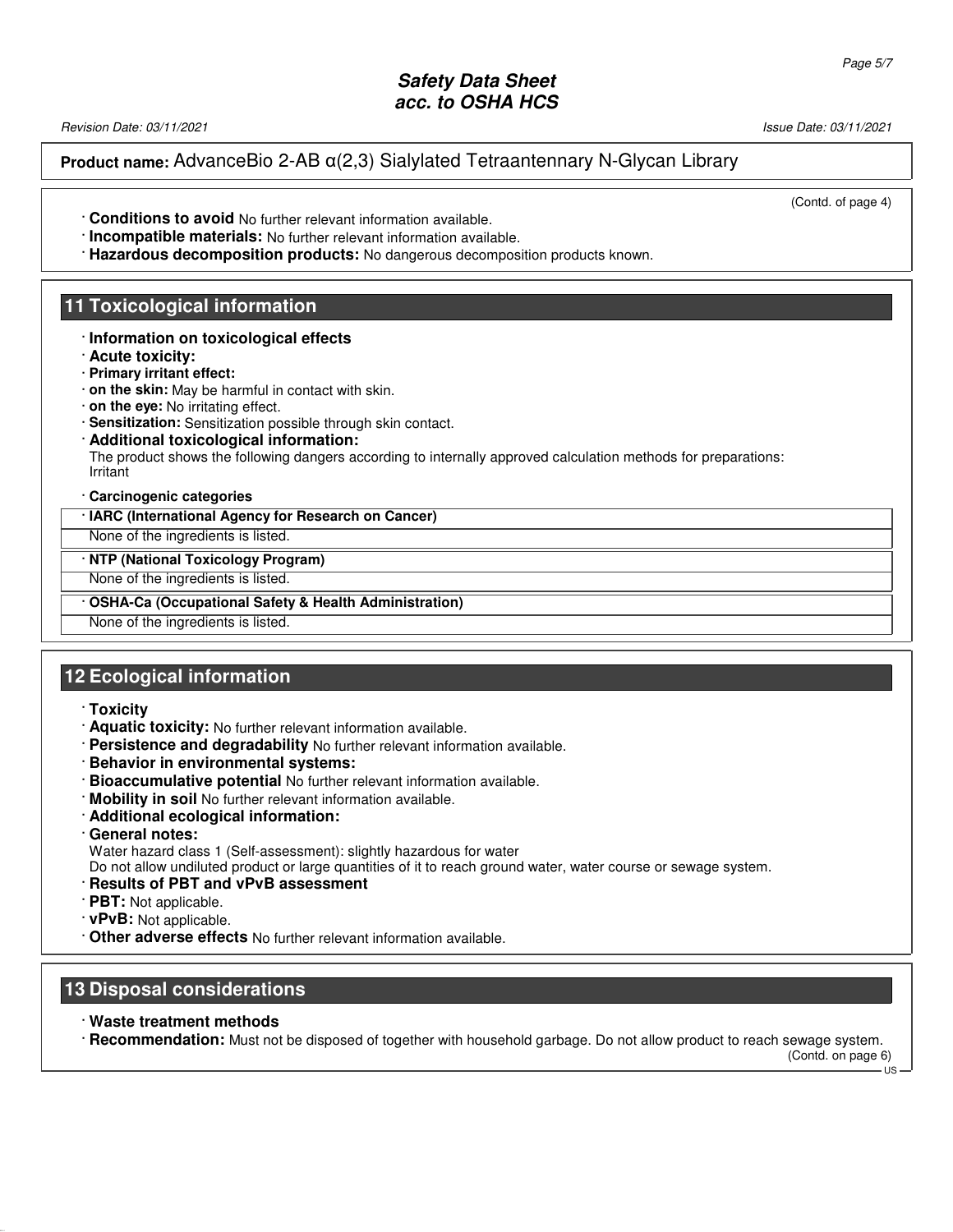Revision Date: 03/11/2021 2012 12:00:00 12:00 12:00 12:00 13:00 13:00 13:00 13:00 13:00 13:00 13:00 14:00 13:00 13:00 13:00 13:00 13:00 13:00 13:00 13:00 13:00 13:00 13:00 13:00 13:00 13:00 13:00 13:00 13:00 13:00 13:00 13

**Product name:** AdvanceBio 2-AB α(2,3) Sialylated Tetraantennary N-Glycan Library

(Contd. of page 5)

· **Uncleaned packagings:**

· **Recommendation:** Disposal must be made according to official regulations.

· **Recommended cleansing agent:** Water, if necessary with cleansing agents.

| <b>14 Transport information</b>                                                     |                 |
|-------------------------------------------------------------------------------------|-----------------|
| Not Regulated, De minimis Quantities                                                |                 |
| · UN-Number<br>· DOT, IMDG, IATA                                                    | not regulated   |
| · UN proper shipping name<br>· DOT, IMDG, IATA                                      | not regulated   |
| Transport hazard class(es)                                                          |                 |
| · DOT, ADN, IMDG, IATA<br>· Class                                                   | not regulated   |
| · Packing group<br>· DOT, IMDG, IATA                                                | not regulated   |
| <b>Environmental hazards:</b>                                                       | Not applicable. |
| · Special precautions for user                                                      | Not applicable. |
| · Transport in bulk according to Annex II of<br><b>MARPOL73/78 and the IBC Code</b> | Not applicable. |
| UN "Model Regulation":                                                              | not regulated   |

# **15 Regulatory information**

52.0.1.1

· **Safety, health and environmental regulations/legislation specific for the substance or mixture** No further relevant information available. · **Sara**

| · Section 355 (extremely hazardous substances):               |                    |
|---------------------------------------------------------------|--------------------|
| None of the ingredients is listed.                            |                    |
| · Section 313 (Specific toxic chemical listings):             |                    |
| None of the ingredients is listed.                            |                    |
| · TSCA (Toxic Substances Control Act):                        |                    |
| 88-68-6 anthranilamide                                        | <b>ACTIVE</b>      |
| · Hazardous Air Pollutants                                    |                    |
| None of the ingredients is listed.                            |                    |
| · Proposition 65                                              |                    |
| . Chemicals known to cause cancer:                            |                    |
| None of the ingredients is listed.                            |                    |
| · Chemicals known to cause reproductive toxicity for females: |                    |
| None of the ingredients is listed.                            |                    |
|                                                               | (Contd. on page 7) |